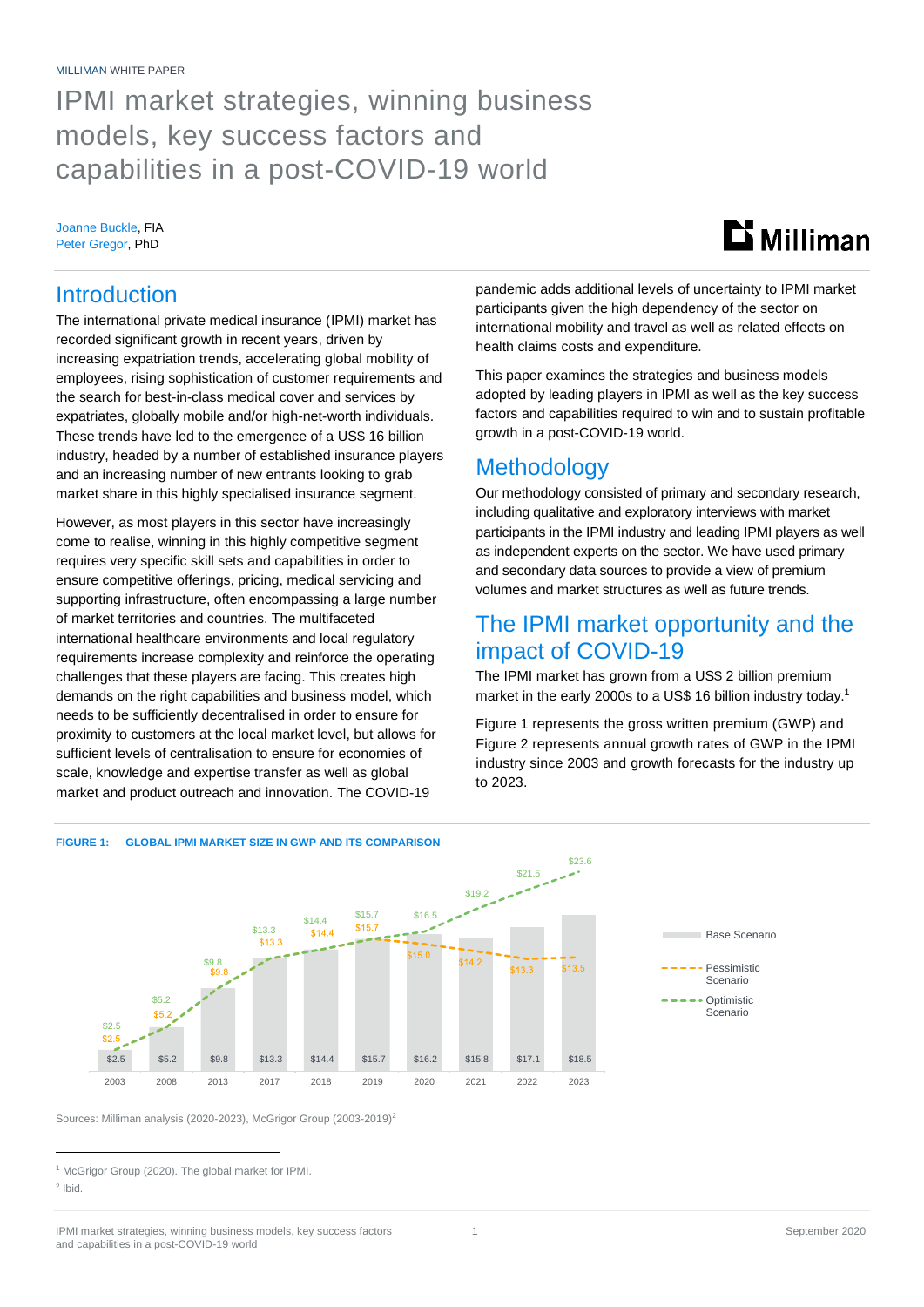



Sources: Milliman analysis (2020-2023), McGrigor Group (2003-2019)<sup>3</sup>

The IPMI market growth rate has decreased from a relatively high 15% compound annual growth rate (CAGR) in the early 2000s to only 8% CAGR from 2013 onwards as the market has matured, reflecting the increasing saturation of the market with new entrants and aggressive pricing, particularly in the corporate segments.<sup>4</sup>

The COVID-19 pandemic has undoubtedly created additional pressure on the IPMI industry and its growth potential. According to McKinsey and Oxford Economics, most countries will experience a very severe decline of gross domestic product (GDP), with the US likely to experience a decrease of 8% in its real GDP in 2020, while China and the Eurozone will be hit even worse with a 10% decline.<sup>5</sup> IPMI premium volumes, which include short-term travel but not trip cancellations, will be affected by the vast reductions in travel, both from outright travel bans and from the likely reticence of people to travel in the near term. With the onset of the crisis, most countries have urged their expatriates to come home. This decision will somewhat be influenced by the fact that, in some countries, the expatriates do not qualify for government support under the terms of their visas. 6

In our base case scenario, we anticipate the impact of COVID-19 on GWP in 2020 to be relatively limited as most renewals will have already been booked at the beginning of the year. In 2021, GWP in our base case scenario is predicted to fall to an estimated US\$ 15.7 billion, reflecting the impact of travel restrictions on the IPMI industry. Assuming that a vaccine will

be found in 2021 and that business activities will incrementally start getting back to normal in 2021 onwards, we forecast GWP to reach US\$ 17 billion and US\$ 18.5 billion in 2022 and 2023, respectively. In our pessimistic scenario, GWP will be severely hit in 2020 due to repeated lockdowns later in the year and contract cancellations across the IPMI sector. The GWP under this scenario falls to US\$ 15 billion in 2020, with further falls in 2021 to US\$ 14.2 billion due to extended lockdowns, continuing travel restrictions and the lack of a vaccine. In this scenario there is a detrimental impact on employment in subsequent years and IPMI GWP is predicted to fall to US\$ 13.3 billion in 2022 and remain at similar levels in the following years. In our optimistic scenario, we are assuming a V-shaped rapid recovery and a vaccine will be found towards the end of 2020, with GWP reaching US\$ 16.5 billion in 2020 and a sharp uptick in economic activity, leading to IPMI GWP of US\$ 19.40 billion in 2021, US\$ 21.44 billion in 2022 and US\$ 23.58 billion in 2023.

Appendix A contains our detailed assumptions and methodology used for projection of GWP for the years 2020 to 2023 (see the table in Section A.1).

The impact of COVID-19 will vary by region and will depend on the degree to which the pandemic has hit the various regions as well as the weightings of those regions within the total IPMI market. As shown in Figure 3, given that the weight of the US, UK and Europe is approximately 55% of the total IPMI market, the impact is likely to be significant.

<sup>&</sup>lt;sup>3</sup> McGrigor Group, op cit.

<sup>&</sup>lt;sup>4</sup> It is noteworthy that an 8% increase in premium volumes is likely to be primarily a result of claims cost inflation as opposed to real growth in customer volumes, highlighting the increasing growth challenge in the sector

<sup>5</sup> McKinsey (2020). Covid 19: Briefing materials report.

<sup>&</sup>lt;sup>6</sup> McGrigor Group, op cit.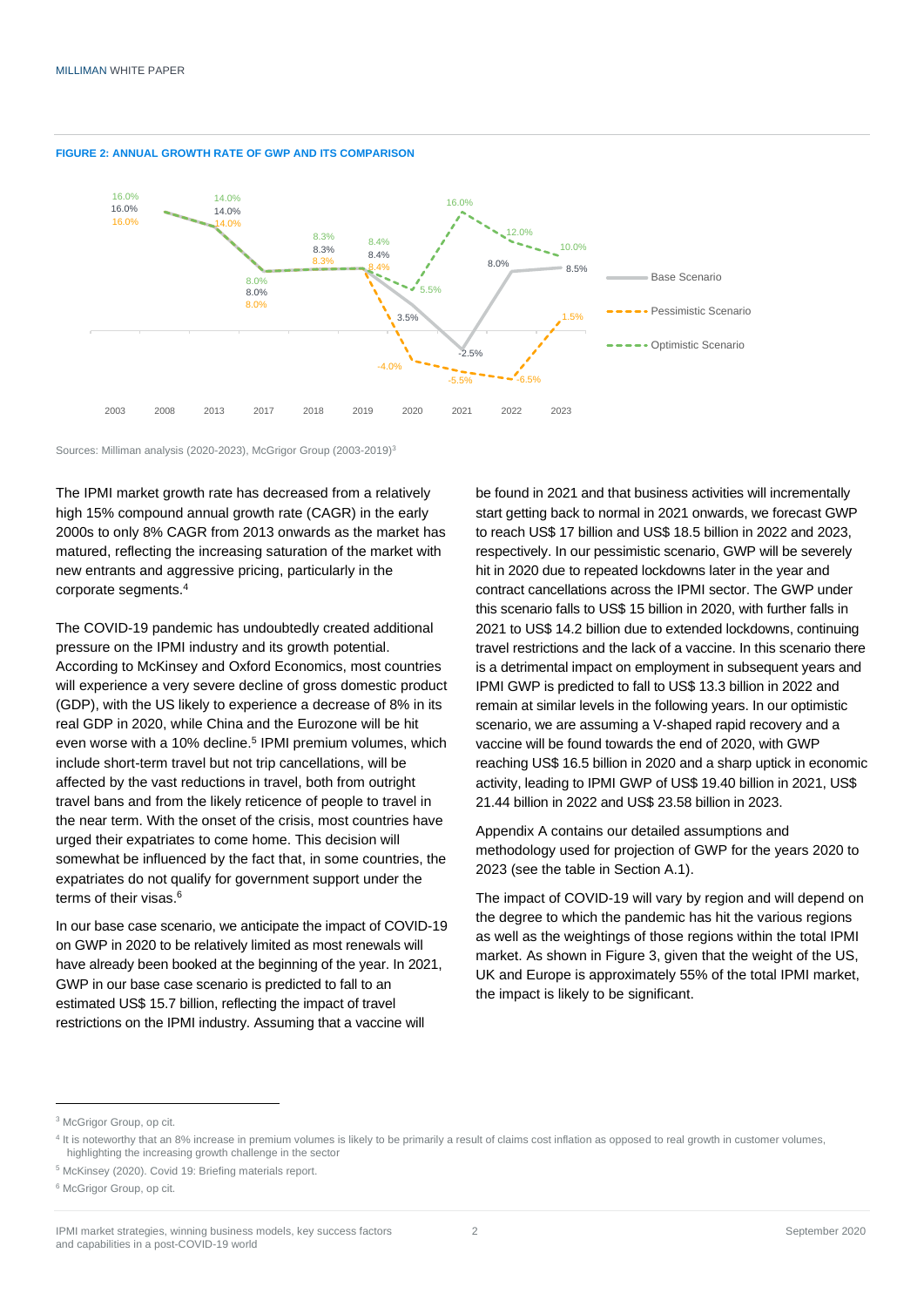



- Europe (Excluding UK)
- Latin America/ Carribean
- Middle East/ North Africa
- North America
- Sub- Saharan Africa
- 

Source: Milliman analysis

On the other hand, the pandemic may cause governments to reconsider their individual health insurance needs as no government already worried by the cost of healthcare will be keen to have to pay the cost of healthcare for immigrants affected by a pandemic. Most IPMI providers include some cover for pandemic-related healthcare services and will probably add additional level of COVID-19 cover to their products or offer new options with new pricing.

In the longer term, the pandemic may lead to increased awareness for international health insurance and create additional demand for IPMI products and services as expatriates, affluent local nationals and high-net-worth individuals seek to protect their health and well-being with international and more comprehensive health insurance products.

Appendix A contains detailed assumptions and our methodology for projecting the split of GWP by geography for the year 2019 (see Section A.2).

### Customer segment strategies

As shown in Figure 4, corporate group business accounts for the majority of the IPMI market whilst individual segments only account for 21.5% of IPMI premiums.



Our customer segmentation is presented in Figure 5 and is based on key customer segments that IPMI players are targeting. The individual and corporate segments are further divided into sub-segments according to their specific characteristics, needs and behaviours.

Our IPMI interviewees reported the impact of COVID-19 on their businesses at three levels:

**First**, top-line impact with reduced new business volumes due to the crisis but equally fewer lapses as people decide to stick with their existing IPMI providers during this time of uncertainty. It is noteworthy that several players have seen a surge in individual sales, which is likely due to an increased awareness for healthcare insurance in local markets as well as possibly some expatriates leaving corporate schemes and switching into selfpaying arrangements. In corporate schemes, there was generally a slowdown in sales over the last six months, with brokers being in lockdown and some shrinkage due to downsizing in some markets. There was equally some impact in the nongovernmental organisations (NGOs) and intergovernmental organisations (IGOs) segments.

**Second**, loss ratios have seen a considerable decrease during the crisis because elective treatments were not taking place or were simply being postponed. It is debatable whether these claims will arise later or will simply never happen.

**Third**, operationally, there was an underutilisation of existing capacity within insurers due to reduced claims frequency and part-time work, impacting particularly claims management and policy administration functions in particular.

The impact of the pandemic has been very country-specific from a sales and distribution perspective, depending on the level of lockdown and the existing virtual reach and capabilities in key markets. Most providers anticipate the disruption to last into 2021 because of the change in consumers' priorities, travel restrictions and the rising fear of the virus, which are affecting renewals and new business generation. A gradual improvement is anticipated in 2022.

Overall, however, the crisis has accelerated digitalisation and helped raise the profile of telehealth and digital treatment options and capabilities. In the longer term, there is a general consensus that COVID-19 will lead to an increased awareness for international health insurance, wellness, prevention and mental health.

Source: Milliman analysis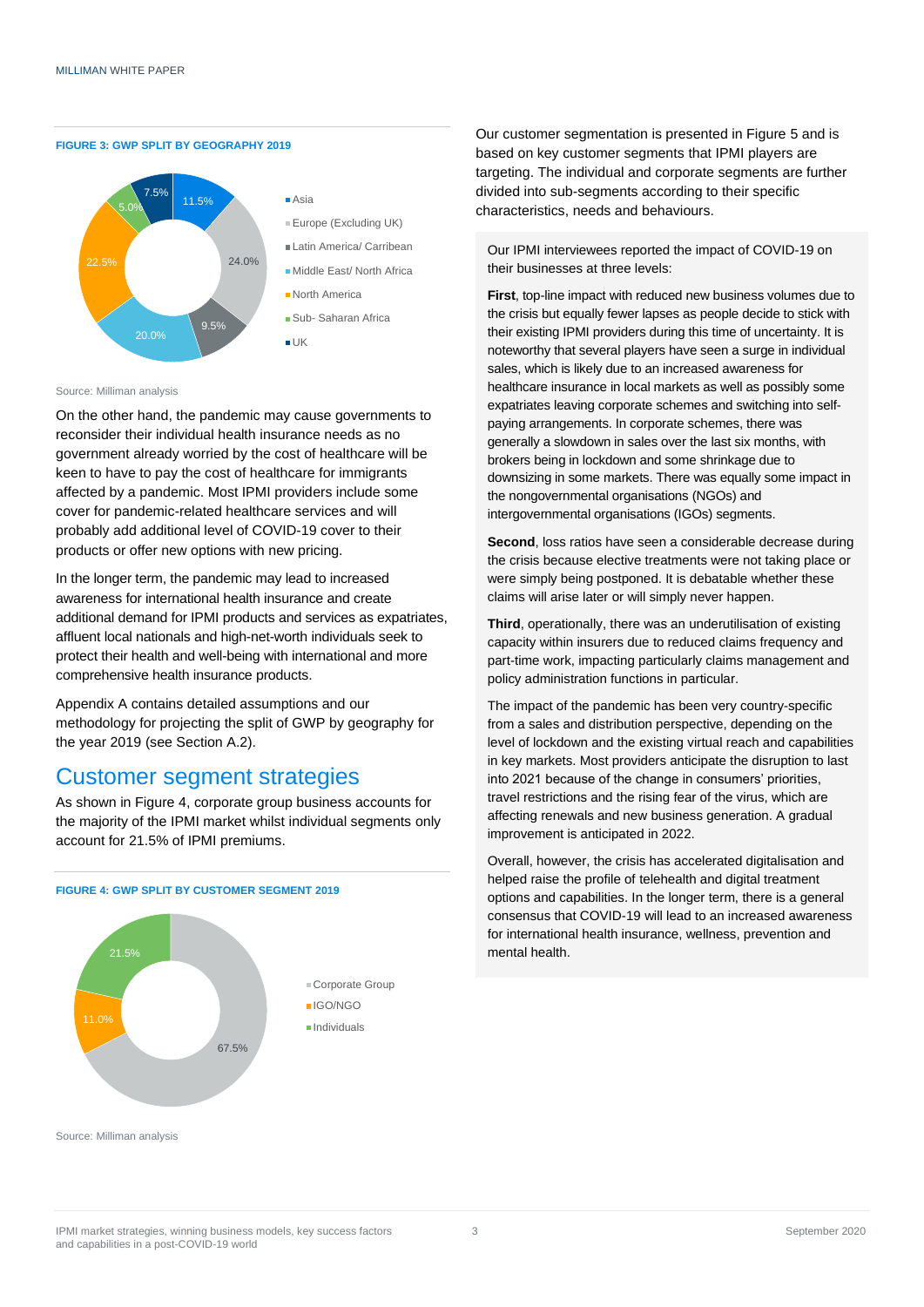#### **FIGURE 5: IPMI CUSTOMER SEGMENTS**

#### **IGOs**

Includes global and/or local employees from intergovernmental organizations, foreign administrations and embassies, e.g., Organisation for Economic Cooperation and Development (OECD), United Nations (UN).

#### **MNCs**

Large global corporations operating in various geographies and running global mobility programs for their employees, e.g., AXA, Novartis.

#### **International SMEs**

Small businesses operating in a few international locations, tending to be in specific global industries such as energy or construction.

#### **High net worth**

High-net-worth global citizens who are globally mobile, have high spending power, demand premium international brands and regularly travel abroad.

#### **Students**

Students living and studying abroad outside of their native countries.

#### **NGOs**

Non-governmental organisations and charities sending their employees on short-term or long-term international assignments, e.g., Red Cross.

**Local SMEs**

Local businesses competing on a global scale to recruit employees from around the world, primarily in high tech or knowledge-intensive industries in big cities such as London or Singapore.

#### **Affluent local nationals**

Affluent locals in markets with poor quality of local healthcare, primarily in developing economies.

#### **Self-pay expatriates**

Individuals relocating or living abroad temporarily to work, often well paid but with no access to healthcare expatriate cover provided by employers (e.g.. a French national moving to Hong Kong working for an Asian bank).

Source: Milliman research and analysis<sup>7</sup>

The traditional Western expatriate population numbers are continuously decreasing due to the changing nature of expatriate contracts and the rising cost of long-term assignments, which often include relocation and educational allowances for expatriates' families. At the same time, new patterns of migration among young workers give rise to a new generation of expatriate customers. This cohort of self-pay expatriates is relocating or living abroad temporarily to work, with a need for international healthcare insurance but without access to the traditional expatriate package provided by employers as part of their global mobility programmes. This cohort is often younger than the traditional expatriate, does not require the same richness of benefits and is much more pricesensitive. This segment is equally likely to become more prominent in the post-COVID-19 world as they are the people least affected by and worried about COVID-19.

A significant driving force of growth in IPMI before COVID-19 has been the continued demand from local affluent and highnet-worth (HNW) populations all over the world. In countries with low healthcare provision, affluent individuals are looking to IPMI to provide access to healthcare treatment and evacuation options to centres of excellence beyond their own borders. The gaps in local healthcare provision are unlikely to be eliminated

in the near term whilst local health insurers often struggle with significant expertise and capacity shortages. This leaves an ideal space for international health insurers looking to fill this gap. We anticipate that the crisis will likely fuel further demand for IPMI products and services in these segments in a post-COVID-19 world.

With regards to students in the pre-COVID-19 world, the focus was primarily on inbound students in markets such as the US or Canada. There were two types of key offerings in the market, the rarer "rich-benefits" type and a lower benefit, more medical-travel type. Beyond the US and Canada, China was another key country from both an inbound and outbound perspective. However, with the COVID-19 crisis, higher education is likely to face at least 12 months of abnormal conditions until global student mobility recovers. Health security will become a major element in the decision making of families and students about where they go for education. It is probable that there will be a shift in movement patterns, with fewer opting for North America, Western Europe, the UK and Australia and more deciding to stay closer to home and study in China, South Korea and Japan.

Please refer to Appendix A for detailed assumptions and methodology used for projecting the split of GWP by customer segment for the year 2019 (see Section A.3).

Reflecting our interviews, IPMI players increasingly structure business models around key customer segments, putting in place a segmentation distinguishing large multinational corporates, small and medium-sized enterprises (SMEs), affluent local nationals and HNW high-net-worth individuals.

Future strategic focus lies on HNW and affluent locals and a number of players have dedicated strategies for these segments. The local affluent segment in particular represents a major growth driver for some of the established players in markets such as Asia and Africa. The potential rewards for the first entrants in this segment in terms of premium volumes and margins can be significant, given that it was previously largely untapped. SMEs are equally a priority and players increasingly develop dedicated broker engagement and cost containment strategies for this segment. The challenge often comes from the high administrative burden of small schemes inherent to SMEs. The IGO and NGO segments have not proved to be profitable for the insurers and the latter are trying to address this challenge with better pricing and aggressive risk monitoring as well as cost containment and network management initiatives relying on tight negotiation with network providers and large volume discounts. Lastly, students appear to gain the attention of providers despite the short-term nature of their foreign stays.

<sup>7</sup> MNCs: multinational corporations. SMEs: small and medium-sized enterprises.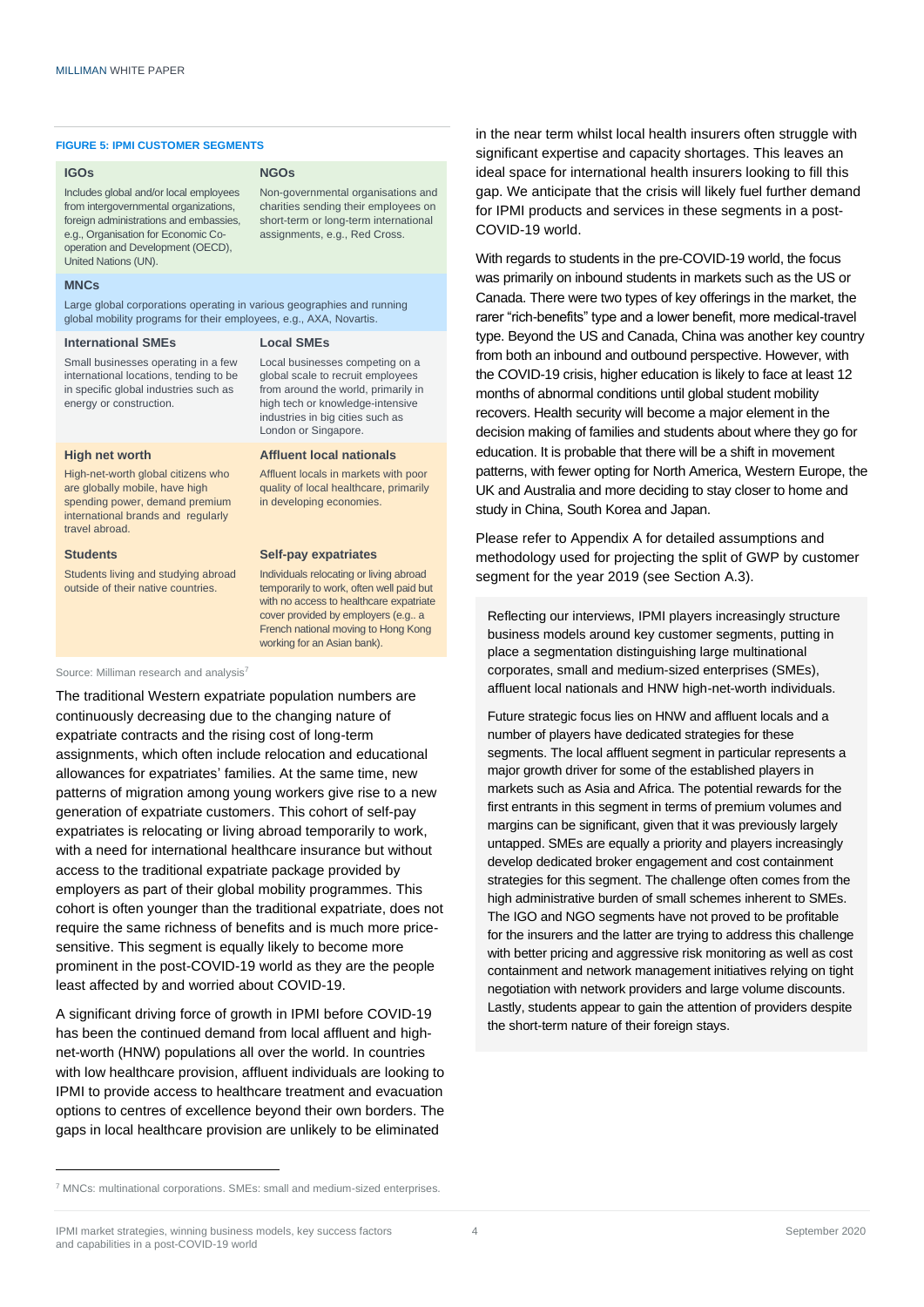# Distribution models and strategies

In the world before and after COVID-19, the adopted distribution models of IPMI providers depend on their size and outreach in international markets, existing relationships with local insurance offices in local markets and other capabilities. The adopted models have implications on the profitability of the players.<sup>8</sup>

Our interviews reveal that the adopted model will reflect the existing capabilities and outreach in the market and customer preferences for online and offline modes as well as licensing requirements to operate in the market. The insurers rely on flexible approaches rather than trying to build hypothetical superefficient distribution models.

The MGA model remains popular with IPMI providers as it enables them to access new markets and to develop local market relationships with market stakeholders and healthcare providers in a much shorter timeframe. However, the dependency on value propositions and servicing capabilities of MGAs is a key disadvantage of this model, relegating the insurer into a pure payer positioning and reducing the insurer's contributions to a financial commodity.

In terms of other models, multiline insurers increasingly leverage their domestic health as well as life and property and casualty (P&C) operations to access IPMI customers in local markets as well as to achieve synergies of scope and chain (e.g., policy administration or claims management). The power of a well-established global and trustworthy brand as well as access to captive distribution networks in local markets often create a significant competitive advantage.

Broker engagement remains a key focus area for most players and significant effort is dedicated not only to developing the broker outreach in the corporate segment but also increasingly in the SME and individual segments.

We define the following distribution models for participation in local or in-market expatriate segments:

**Managing general agent (MGA):** Distribution and product design are outsourced to a third party and the IPMI player participates primarily in the risk management segment of the value chain. This model is prevalent in many smaller markets (e.g., Southeast Asia and Africa) as it allows for market participation for the insurer with very limited up-front cost and investment. In the MGA model, however, underwriting insurers often struggle with loss ratios because the separation of distribution and risk management often incentivises sales over business quality. In this context, designing focused collaboration and risk-sharing mechanisms is key to ensure for the right balance of risk and sustainable profits for the insurance partner. Another challenge for IPMI insurers in this model is the

dependency on the value propositions and servicing capabilities of MGAs, relegating insurers into a pure payer positioning and hence limiting the scope of influence over customer access and relationships. This is, in our view, a major consideration that makes the MGA model much less suitable for bigger markets or markets or customer segments in which market leadership or substantial differentiation are being targeted.

**Global ("Fly-in") model:** The Global model is used primarily by large health insurers which operate in local markets without a local entity or partner, and typically without a local license. Relationship managers deal with in-market distributors on a flyin basis with remote servicing. IPMI and local domestic coverage are provided offshore and the focus is primarily on outbound expatriates. However, whilst this model is suitable in the initial stages of market development and has been used by a good number of IPMI providers in the past, its days are numbered as it does not allow for sufficient market outreach, in-market focus and broker engagement in the longer term.

**Branch model:** A representative office for sales is established in the local market and in some cases for frontline servicing. However, most operations and product development are remote. The Branch model often represents the next stage of organic growth development in the local market.

**Partnering model:** In this model, IPMI providers participate in the local market via a strategic alliance or joint venture with a local partner, typically with a local insurer with distribution, but with limited IPMI expertise, global reach or capability to manufacture IPMI products. The international coverage is provided by the IPMI specialist whilst local market coverage is provided by the local insurer. For example, Aetna launched a partnership with the French insurer Humanis in France to develop the French market.<sup>9</sup>

**Group model:** In the Group model, players operate in local markets via a partnership with another Group entity, typically a health, life or general insurance subsidiary of a multiline or global health insurer. The IPMI provider of the Group is domiciled outside local markets and provides the international coverage whilst the local market coverage is provided by the local entity. Allianz and AXA operate this model in many markets where they have a domestic market presence. The model confers significant synergies of scope and scale in local markets. However, achievable synergies will depend on the degree of integration of the IPMI provider with the local market entity.

**Domestic Plus model:** Often used by domestic health insurers in some markets to sell international private medical offerings to their local customer base, the outbound medical cover for expatriates is through third-party administrators (TPAs) and the insurers rely on local partners at the destination. The IPMI portfolios of several domestic health insurers in Germany are

<sup>8</sup> NMG Consulting: IPMI (2014). Insights report.

<sup>9</sup> Aetna International. Aetna International Signs Strategic Partnership Deal With Humanis. Retrieved 28 August 2020 fro[m https://www.aetnainternational.com/en/about](https://www.aetnainternational.com/en/about-us/press-releases/2018/aetna-international-signs-strategic-partnership-humanis.html)[us/press-releases](https://www.aetnainternational.com/en/about-us/press-releases/2018/aetna-international-signs-strategic-partnership-humanis.html)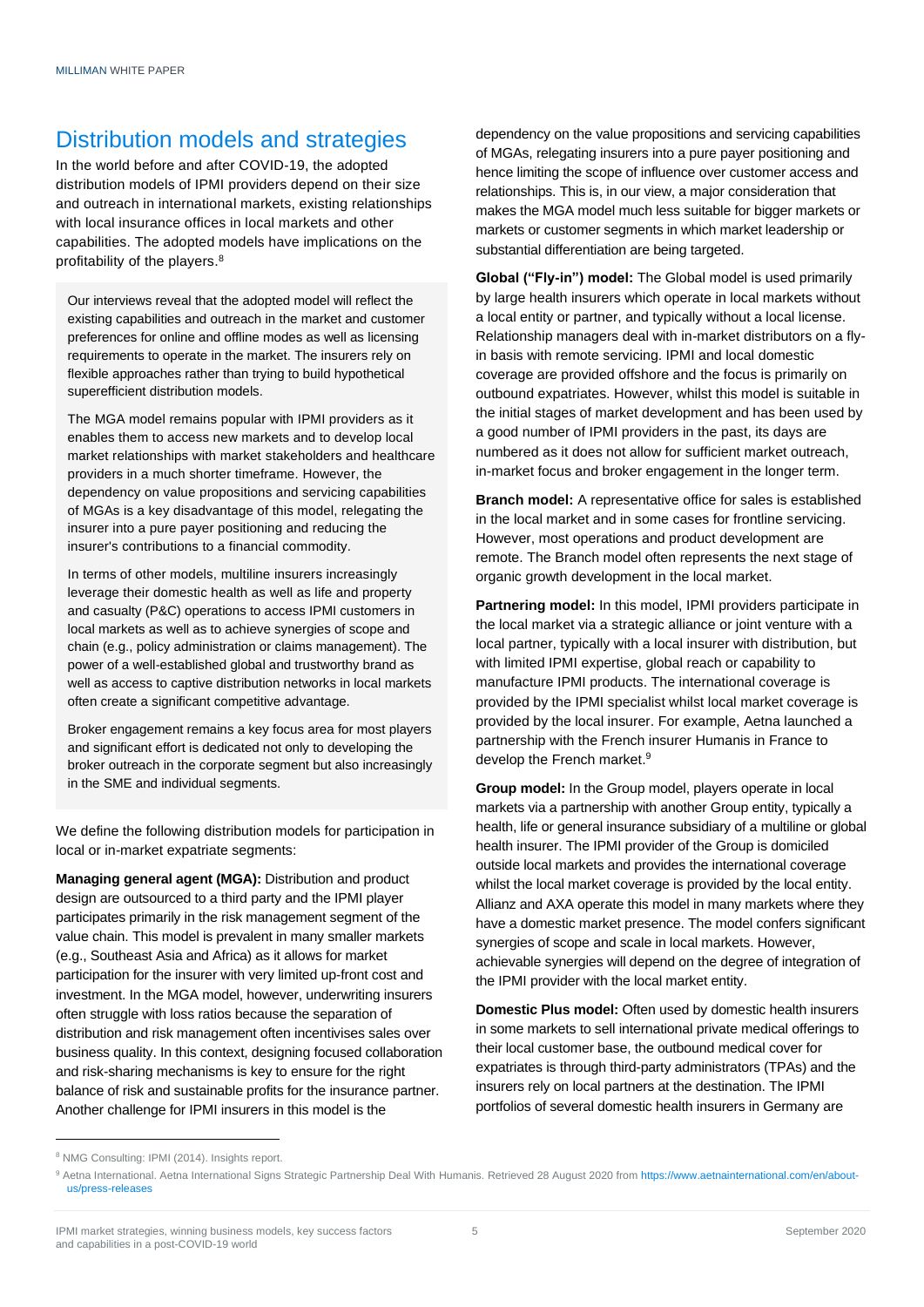examples of this model. However, the latter is easily challenged by global or better established IPMI providers, which can offer superior market coverage and servicing capabilities.

The preferred model option does vary by market and customer segment and often reflects a clearly defined strategic market development road map. Leading players set out clear criteria for each model and actively target entry and operating models which deliver the highest returns.

# Winning products and propositions

IPMI providers often face challenges from a broad range of distributors as well as from local affluent and self-pay individual customers seeking more flexible or more granular products than the existing product tiers available. Such products can include regional cover, modular benefits with scope to flex outpatient cover and add-on benefits, shorter term policy durations or greater range of multi-language policy and sales documentation.

Such demands align closely to patient needs but challenge insurer claims ratios and operating costs. In many markets, insurers face the extra complication of local competition. Creating more granular products not only introduces complexity and erodes margin but also makes products easier for local health insurers to copy. Hence, the development of more flexible products is not just a trade-off between growth and volume. It is also a willingness to accept greater local competition.<sup>10</sup>

Our interviews indicate that whilst there has been significant focus on extending the product range with additional products and services in the past, in particular with products such as life and disability risks, or in developing flexible product offerings, the focus seems to be shifting towards simpler offerings. Product simplicity is becoming the new norm. At the same time, there is a recognition that a modular product is often required by various customer segments and allows carriers to respond to specific customer needs and purchasing patterns.

More importantly, though, the proposition focus is clearly shifting into additional healthcare services, including wellness, prevention and clinical management as well as mental health, given the background of COVID-19. The development of healthcare provider networks as part of the wider proposition design is another priority for IPMI providers.

With regards to wellness, in the pre-COVID-19 world its arrival in the IPMI industry has taken much longer compared with domestic PMI; only a few IPMI players offered extra wellness features in their plans in early 2018. Two years later, however, this development has accelerated tremendously. United Healthcare's UK launch plan, named "Be Healthy," was the clearest example of how importantly the sector is starting to take this.<sup>11</sup> Far more emphasis is being paid to the wellness aspect today, with screenings, mammograms, employee assistance programmes (EAPs) and other well-being features. All the major players are investing heavily in wellness service offerings, although the commercial case for many of these offerings is still unclear. However, even midsized players focused on SMEs and individuals are recognising a greater need.<sup>12</sup> We anticipate that wellness will be increasingly built in to the standard offerings of IPMI players in the future, while it has been mostly an optional add-on until recently. Wellness, well-being and mental health are likely to become key focus areas of product and proposition development in a post-COVID-19 world for all IPMI players.

# Virtual health, telehealth and telemedicine capabilities

COVID-19 has caused a massive acceleration in the use of telehealth. Consumer adoption has skyrocketed, from 11% of US consumers using telehealth in 2019 to 46% using telehealth today to replace cancelled healthcare visits. Providers in the US have rapidly scaled offerings and are seeing 50 to 175 times the number of patients via telehealth than they did before.<sup>13</sup>

However, challenges in the usage of telehealth remain. Research indicates provider concerns about telehealth include security, workflow integration, effectiveness compared with inperson visits and the future for reimbursement.<sup>14</sup>

Similarly to wellness, the IPMI industry lags its domestic health business counterparts in developing telehealth capabilities. However, the IPMI providers are catching up fast and COVID-19 has accelerated this journey for many. The table in Figure 6 in the Appendix summarises the key telehealth and well-being initiatives of the leading IPMI players before COVID-19 and we anticipate that many of these initiatives will gain further traction in a post-COVID-19 world.

<sup>10</sup> NMG Consulting, op cit.

<sup>&</sup>lt;sup>11</sup> UnitedHealthcare Global. Retrieved on 28 August 2020 from [https://www.uhcglobal.eu](https://www.uhcglobal.eu/behealthy-plans)

<sup>12</sup> McGrigor Group, op cit.

<sup>13</sup> McKinsey & Company. Telehealth: A quarter-trillion-dollar post-Covid-19 reality?

<sup>&</sup>lt;sup>14</sup> See the McKinsey 2020 Virtual Health Survey and the McKinsey Covid-19 Consumer Survey (27 April 2020).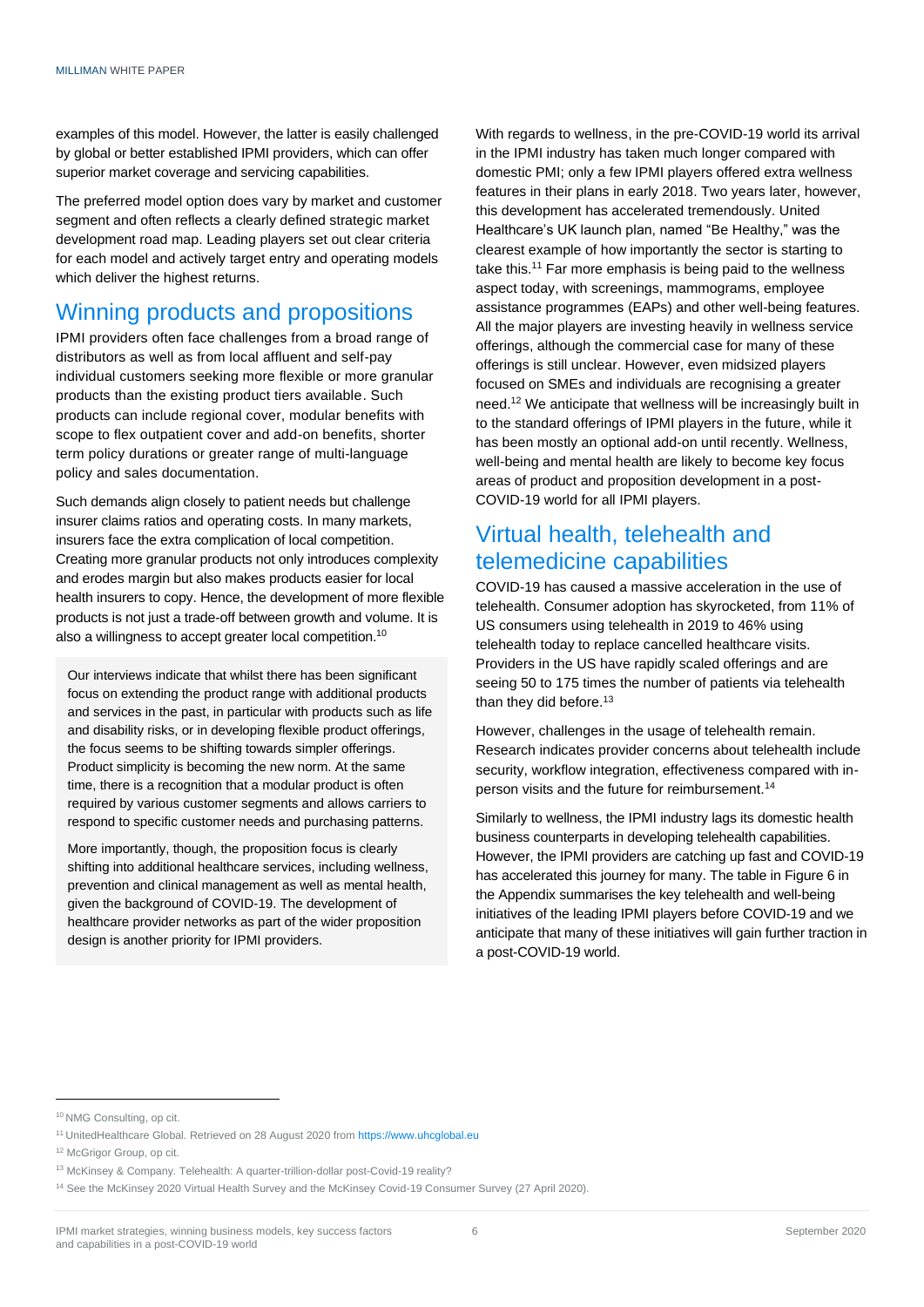Our interviews confirm that, besides focus on wellness and prevention, telehealth and virtual healthcare are becoming key elements of the benefit design. Telehealth is playing a vital role, particularly during the COVID-19 crisis, and some players have seen an upsurge of up to 600% in their use of these services. That being said, many IPMI players are still piloting in this arena. Most of them develop their telehealth services in collaboration with vendors (e.g., Teledoc, Truedoc or DocDoc), but in some markets own platforms are being used in order to enable better control over the services. In many cases, the aim in using telehealth is not just to deliver prescriptions, but providers are increasingly using it as a mechanism to influence, control and directly navigate the end-to-end virtual healthcare journey. In such instances, virtual health may potentially help to manage and prevent certain diseases more effectively. It possibly can lead to a reduction in over-utilisation in outpatient treatment, where a patient can simply connect with the doctor online and get the required consultation.

Moreover, artificial intelligence and technology are increasingly being used to accelerate growth in the areas of virtual health. Some players are using artificial intelligence and even blockchain in areas such as customer service, fraud and abuse, or leveraging these areas for more advanced claims administration capabilities.

## Cost containment

In the world before and after COVID-19, cost containment represents the core capability allowing IPMI providers to achieve sustainable profitability. However, the latter requires sophisticated expertise in provider management and managed care as well as dedicated cost containment measures to be implemented. Whilst such cost containment measures have been successfully implemented in domestic health market contexts, these measures are more complex to be put in place in international markets where the market environment is often less familiar and often characterised by a lack of critical size and volumes with providers.

IPMI insurers leverage cost containment techniques to tackle rising costs of healthcare, the financial impact of chronic diseases and the cost of technology. Some of the cost containment strategies and other techniques adopted by IPMI insurers are listed below:

- Offering high policy excess, reducing the cost for insurer and providing an opportunity of premium saving with reasonable levels of coinsurance
- Provider fraud prevention as the cornerstone of any cost containment strategy as fraud leads to increased cost to both customer and insurer
- Offering virtual care and telemedicine to enable diagnosis and treatment at lower cost via video consultations and online tools
- Negotiated rates with healthcare providers which are visited frequently by expatriates
- Proactive case management and medical triage, representing additional cost containment measures
- Underwriting excellence and risk-based underwriting, leveraging sophisticated experience-rated underwriting methodologies and tools that help insurers underwrite and price new business profitably across key customer segments

Based on our interviews, cost containment is a significant focus for most players and there is a shared awareness that cost containment capability is critical in IPMI. IPMI players ensure cost containment through network management, fraud prevention and abuse tracking, directionality in treatment and treatment referrals, use of second opinions, managing care throughout the entire patient journey and leveraging data analytics for understanding of the outliers as well as artificial intelligence to enable data exchange with medical providers.

# Emerging conclusions on key success factors and capabilities

Our interviews and analysis point to a clear set of success factors and capabilities required for success in the IPMI market in a post-COVID-19 world.

**First**, size clearly matters—in terms of balance sheet size as well as global outreach and presence. The biggest IPMI players are likely to dominate the IPMI market in the longer term due to their ability to absorb the growing costs of compliance and digital investment, their purchasing power in key networks and the depth of their pockets for absorbing lower underwriting returns over time. That being said, some midsized market players and regionally focused smaller players are likely to remain successful as well. MGAs are particularly well positioned in this category as they provide access to smaller and fragmented markets where building sufficient scale even for the biggest players remains a challenge.

**Second**, distribution and broker engagement appear key due to the relatively short-term nature of client contracts and the high levels of lapses given the inherent nature of the IPMI business. Captive distribution is perceived as equally important by some players and can confer a significant competitive advantage to players with existing networks of tied agents and salaried sales forces. Some players perceive their dependency on third-party distributors, brokers and MGAs as a strategic weakness in the business model, cutting them out of this important activity of the insurance value chain and making them dependent on the value propositions and relationships of third parties.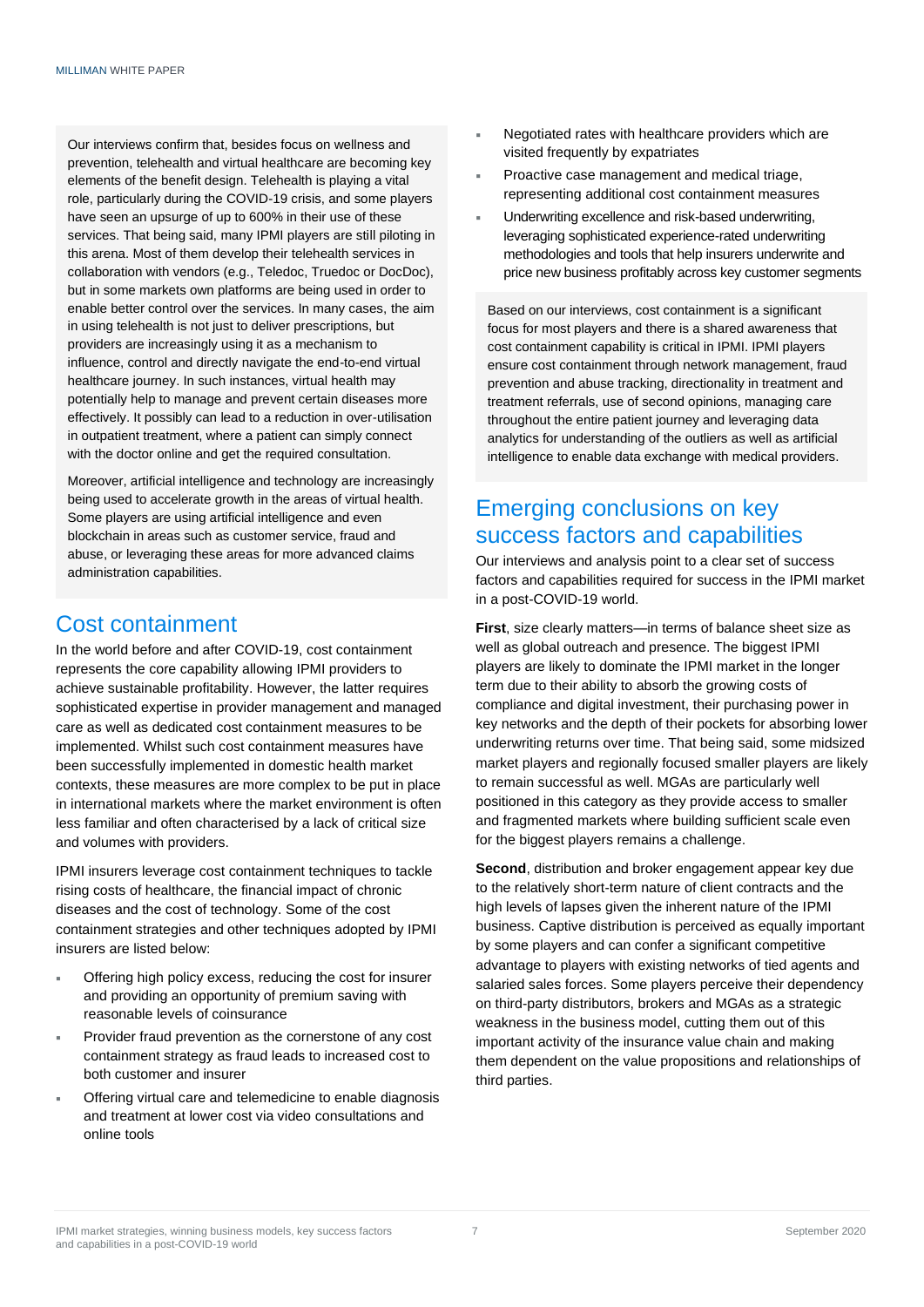**Third**, servicing and established reputation in this area are undeniably critical for success in the marketplace. This is often dictated by the extent and quality of network capabilities, clinical management and managed care as well as assistance capabilities. No doubt the leading healthcare brands have an edge on this attribute, but even then the complexity of the vast international markets makes these capabilities time-consuming to build and many players have to rely on TPAs and other service providers.

**Fourth**, cost containment is key for success. In particular, the capability to underwrite and contain cost in the low-margin and price-competitive corporate business segment appears critical as the latter accounts for almost 68% of the IPMI premium volumes (see Figure 4 in the customer segments section above). Leading players develop sophisticated experiencerated underwriting methodologies and tools that help them to underwrite and price this segment profitably. As the past experience of a good number of IPMI players has shown, it pays to be selective in terms of the risk that the players are taking on as opposed to having to offload loss-making corporate portfolios at later dates. In terms of cost containment, leading players dedicate extensive focus on developing this capability across markets and the challenge is often accentuated by the high number of dependencies on third parties, whether it's healthcare and clinical providers or TPAs. Designing cost containment mechanisms with third parties as well as within the own organisation is key for the longer term profitability of the IPMI portfolios.

**Fifth**, data and analytics were mentioned by several interviewees and, whilst we have not dedicated a specific subsection to these issues in this paper, the importance of data and analytics in health insurance as well as for telehealth and digital capabilities development is evident. Data and analytics are increasingly starting to leapfrog into the IPMI space. Players with strong domestic health businesses will have significant advantages as they can leverage innovations and investments made in the domestic businesses for the development of applications and tools in their IPMI business segments.

All of the above assets and capabilities are time-consuming to build and as such create significant barriers to entry for new players and market entrants. Their inherent complexity makes imitations by competitors more difficult to operationalise, conferring a high degree of sustainability in competitive advantage and in achieved market positions of the established players. In a post-COVID-19 world, the future model of IPMI is likely to combine and leverage these five assets and capabilities to ensure for sustained and profitable growth.

# **Li** Milliman

Milliman is among the world's largest providers of actuarial and related products and services. The firm has consulting practices in life insurance and financial services, property & casualty insurance, healthcare, and employee benefits. Founded in 1947, Milliman is an independent firm with offices in major cities around the globe.

#### [milliman.com](http://www.milliman.com/)

### **CONTACT**

Joanne Buckle [joanne.buckle@milliman.com](mailto:joanne.buckle@milliman.com)

Peter Gregor [peter.gregor@milliman.com](mailto:peter.gregor@milliman.com)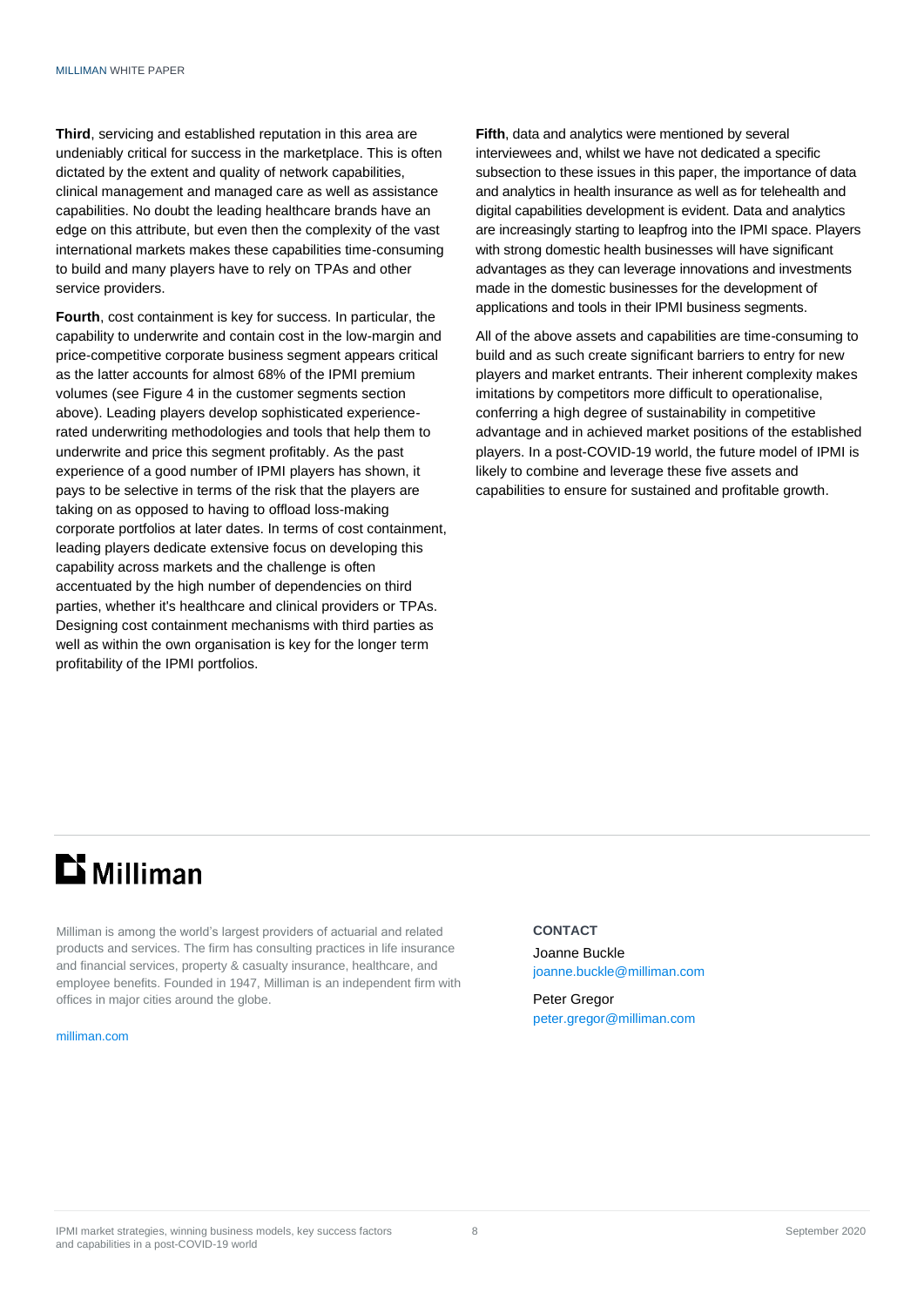# Appendix

### **A. ASSUMPTIONS AND METHODOLOGY**

### **A.1 Global IPMI market size and growth rate estimates (Figures 1 and 2 above):**

|         | <b>Base Scenario</b>                                                                                                                                                                                                                                                                                     |                          | <b>Pessimistic Scenario</b>                                                                                                                                                                                                                                                                                                                                                                                         |                          | <b>Optimistic Scenario</b>                                                                                                                                                                                                                                                                                                                                                                                                                             |                          |
|---------|----------------------------------------------------------------------------------------------------------------------------------------------------------------------------------------------------------------------------------------------------------------------------------------------------------|--------------------------|---------------------------------------------------------------------------------------------------------------------------------------------------------------------------------------------------------------------------------------------------------------------------------------------------------------------------------------------------------------------------------------------------------------------|--------------------------|--------------------------------------------------------------------------------------------------------------------------------------------------------------------------------------------------------------------------------------------------------------------------------------------------------------------------------------------------------------------------------------------------------------------------------------------------------|--------------------------|
| Year    | <b>Assumptions</b>                                                                                                                                                                                                                                                                                       | Growth rate<br>estimates | <b>Assumptions</b>                                                                                                                                                                                                                                                                                                                                                                                                  | Growth rate<br>estimates | <b>Assumptions</b>                                                                                                                                                                                                                                                                                                                                                                                                                                     | Growth rate<br>estimates |
| 2003-19 | The base figures for 2003 to 2017 (actuals) and for 2018 to 2019 (forecast) are taken from the report "The Global Market for International private<br>Medical Insurance 2013-2022: Key Facts and Figures" by McGrigor Group.                                                                             |                          |                                                                                                                                                                                                                                                                                                                                                                                                                     |                          |                                                                                                                                                                                                                                                                                                                                                                                                                                                        |                          |
| 2020    | High Global Medical Inflation<br>expected to be 6.8% to 9.6%<br>as per industry report. <sup>15</sup><br>Impact on GWP limited as<br>most corporate renewals<br>already booked in early 2020<br>As a result of the pandemic,<br>global GDP growth rate in 2020<br>is expected to be -4.9%. <sup>16</sup> | 3.5%                     | Repeated virus outbreaks in<br>2020 lead to lockdowns and<br>strong economic contraction<br>Cancellations of IPMI policies<br>later in 2020 given economic<br>contraction and travel<br>restrictions<br>Recurrent and unpredictable<br>travel restrictions and<br>lockdown in most<br>geographical areas<br>Significant fall in overall<br>economic activities and GDP<br>growth rate in second half of<br>the year | $-4.0%$                  | Successful vaccine found<br>before the end of 2020,<br>trials and controls on<br>outbreak resulting in<br>opening up of economies<br>and economic activities in<br>second half of the year.<br>High medical inflation from<br>personal protective<br>equipment (PPE)                                                                                                                                                                                   | 5.5%                     |
| 2021    | COVID-19 vaccine found in 2021<br>Opening up of economies,<br>though with restrictions<br>expected to continue in<br>certain regions<br>Impact of overall economic<br>slowdown, due to significant<br>fall in demand, more than<br>offsetting medical cost inflation                                     | $-2.5%$                  | Extended lockdown and strict<br>travel restrictions in different<br>regions depending on the<br>spread of COVID-19<br>Delays in COVID-19<br>vaccination development<br>and efficacy<br>Strong contraction in GDP<br>and deep recession with high<br>levels of unemployment                                                                                                                                          | $-5.5%$                  | Relatively lower GWP in<br>the base year 2020<br>V-shaped strong<br>economic recovery<br>Sharp uptick in economic<br>activity and surge in<br>demand for IPMI due to<br>increased awareness for<br>health and insurance<br>protection<br>Higher medical cost inflation<br>reflecting increased<br>investments and spending<br>on healthcare in the<br>background of the pandemic<br>Global GDP is expected to<br>rebound to 5.4% in 2021 <sup>17</sup> | 16.0%                    |
| 2022    | Increased demand for IPMI<br>due to increased awareness for<br>health and insurance protection<br>Low level of travel restrictions<br>and businesses expected to<br>achieve the pre-COVID-19<br>levels                                                                                                   | 8.0%                     | Significant impact on<br>businesses due to lack of<br>demand leading to sharp<br>recession<br>Third and fourth waves of<br>epidemic outbreaks                                                                                                                                                                                                                                                                       | $-6.5%$                  | Countries may issue<br>mandatory IPMI insurance<br>regulation for expatriates<br>Continuous rebound<br>of economic activities<br>and growth<br>Continued strong demand<br>for IPMI as result of<br>increased awareness and<br>the pandemic.                                                                                                                                                                                                            | 12.0%                    |
| 2023    | Growth rate expected to be<br>back at pre-COVID-19 levels                                                                                                                                                                                                                                                | 8.5%                     | Vaccine released in late 2022<br>or early 2023<br>Business activities start<br>resuming with most of the<br>travel restrictions lifted                                                                                                                                                                                                                                                                              | 1.5%                     | Continued strong demand<br>for IPMI as result of<br>increased awareness and<br>the pandemic                                                                                                                                                                                                                                                                                                                                                            | 10.0%                    |

<sup>15</sup> Estimates of Willis Tower Watson (https://www.willistowerswatson.com/en-IN/Insights/2019/11/2020-global-medical-trends-survey-report), Aon (https://www.aon.com/2020-global-medical-trend-rates-rising-health-plan-costs-risk-factors/index.html) and Mercer (https://www.mercer.com/ourthinking/health/mercer-marsh-benefits-medical-trends-survey-2019.html).

<sup>16</sup> [IMF \(June 2020\). World Economic Outlook Update.](https://www.imf.org/en/Publications/WEO)

<sup>17</sup> [Ibid.](https://www.imf.org/en/Publications/WEO)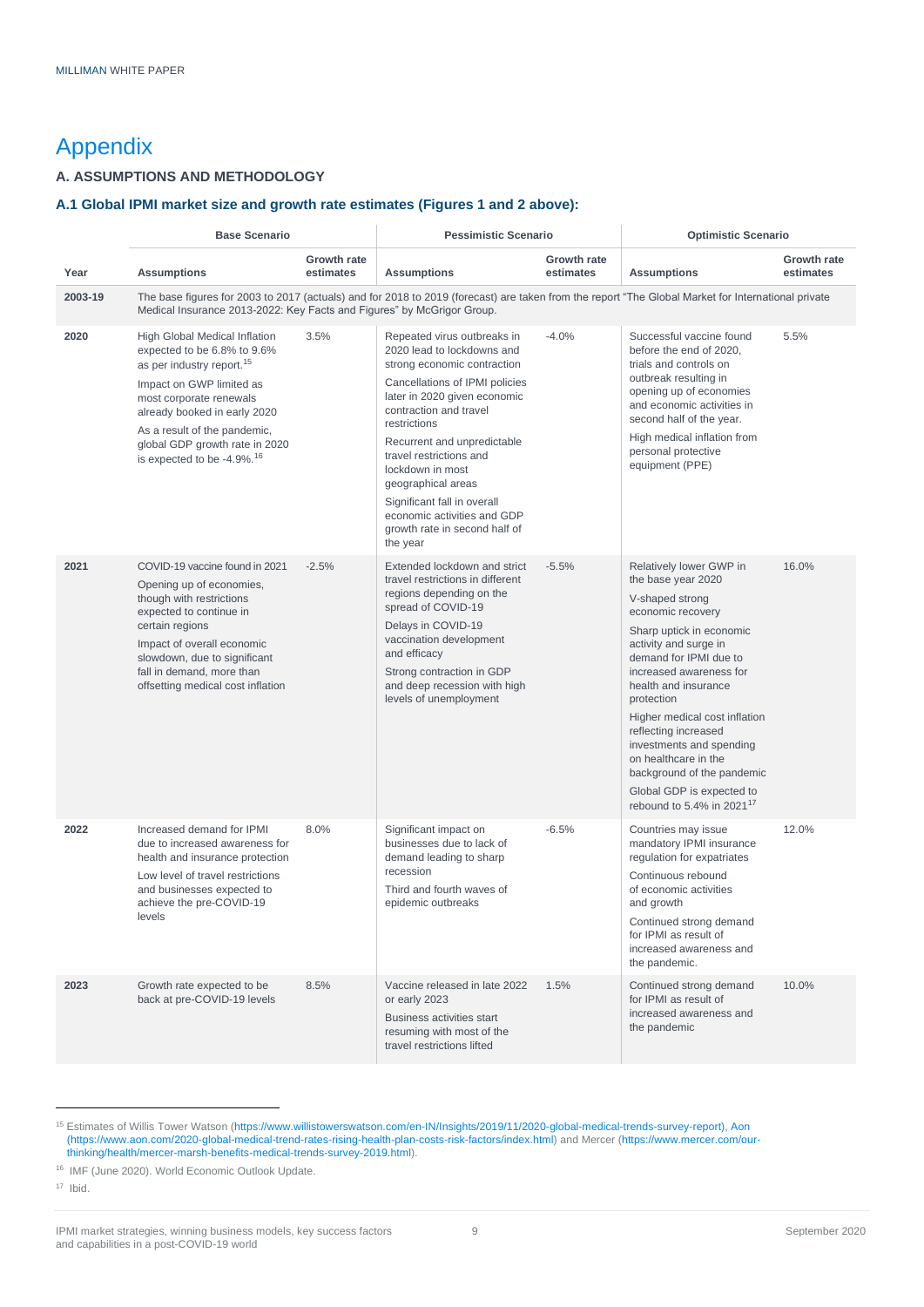### **A.2 GWP Global split by geography (Figure 3 above):**

We have used the McGrigor Group IPMI GWP split by geography segments for the years 2013 and 2017 as a starting point for estimating the split for 2019. The distribution of business depends on various factors such as economic development, education facilities, government regulation and policies and many more.

We used the following assumptions to derive our estimates:

- Europe, followed by North America, contribute to a major share of the GWP, i.e., 22.5%, but the contributions have reduced by 0.5% in comparison to 2017 because of their already large base, visa restrictions in the US and decline in expatriates on longterm assignments.
- The Middle East and North Africa (MENA) region to contribute 20% of the business in 2019, which is 1% less than 2017 due to social and economic changes observed in the region.
- Asia to contribute 11.5% of the global business from 10% in 2017 due to less market competition, increasing education levels among population and lack of product development skills.
- UK contribution declined to 7.5% in 2019, a fall of 1.5% from 2017, due to Brexit and the consequential fall in the value of GBP against major currencies.
- Sub–Saharan Africa region to contribute only 5%, which is 2% more than 2017. The growth is mainly driven by an increasing focus and presence of multinational companies.
- Latin America share to decline to 9.5% from 10% of business in 2017 due to a fall in affluent and HNW individuals by 38% and 30%, <sup>18</sup> respectively, leading to sluggish growth in the individual customer segment.

### **A.3 GWP Global split by customer segment 2019 (Figure 4 above)**

We have used the McGrigor Group IPMI GWP split by customer segments for the years 2013 and 2017 as a starting point for estimating the split for 2019. The distribution of business depends on various factors like the concentration of affluent and HNW individuals, government regulation and policies and many more.

We used the following assumptions to derive our estimates:

- Using our judgement, we assume that the corporate/group segment will have declined in 2018 and 2019 by 1.5%, reflecting the decreasing proportion of traditional expatriate customers.
- We assume that the NGO/IGO segment will remain unchanged at 11% due to static demand in the IGO/NGO segment and strong established relationships.
- We assume that the individual segment will have grown in 2018 and 2019 by 1.5% due to growing demand of local affluent individuals and self-pay expatriates.

| <b>COMPANY</b>      | <b>TELEHEALTH INITIATIVES</b>                                                                                                                                                                               | <b>WELL-BEING INITIATIVES</b>                                                                                                                                                                |
|---------------------|-------------------------------------------------------------------------------------------------------------------------------------------------------------------------------------------------------------|----------------------------------------------------------------------------------------------------------------------------------------------------------------------------------------------|
| Aetna International | Aetna International "vHealth by Aetna" helps to<br>deliver primary and other care services. It allows<br>members to connect with doctors remotely (via                                                      | An employee assistance programme (EAP) is available to support any<br>stress-related or mental health issues and supporting the cultural<br>adaptation, safety and security of the workforce |
|                     | mobile phone, tablet or laptop) to reduce the need<br>for physical consultation and provides follow-on<br>services to support diagnosis or treatment journey,                                               | Proactive healthcare emergency care, condition management and<br>ongoing care for chronic diseases                                                                                           |
|                     | including tests at home, a prescription delivery and<br>specialist appointment with an approved healthcare                                                                                                  | Aetna International launched DNA testing for its European members<br>as an optional part of its wellness plan in 2019                                                                        |
|                     | provider within a wide network, as well as follow-up<br>care by the doctor to understand treatment or<br>rehabilitation options and support the recovery.                                                   | Aetna International has a health portal for its members providing a<br>library of medical information, including tips on wellness and how to<br>stay healthy                                 |
|                     | Aetna is partnering in telehealth with vendors such<br>as Teladoc, Truedoc and DocDoc. However, in<br>some regions, proprietary telehealth platforms are<br>being used to connect with doctors and clinics. |                                                                                                                                                                                              |
|                     | Aetna International partners with mental well-being app<br>Wysa for members during the COVID-19 pandemic.                                                                                                   |                                                                                                                                                                                              |

#### **FIGURE 6: EXAMPLES OF TELEHEALTH AND WELLNESS INITIATIVES OF LEADING IPMI PROVIDERS<sup>19</sup>**

<sup>18</sup> McGrigor Group, op cit.

<sup>19</sup> Companies' websites, IPMI Magazine, Healthcare Global.